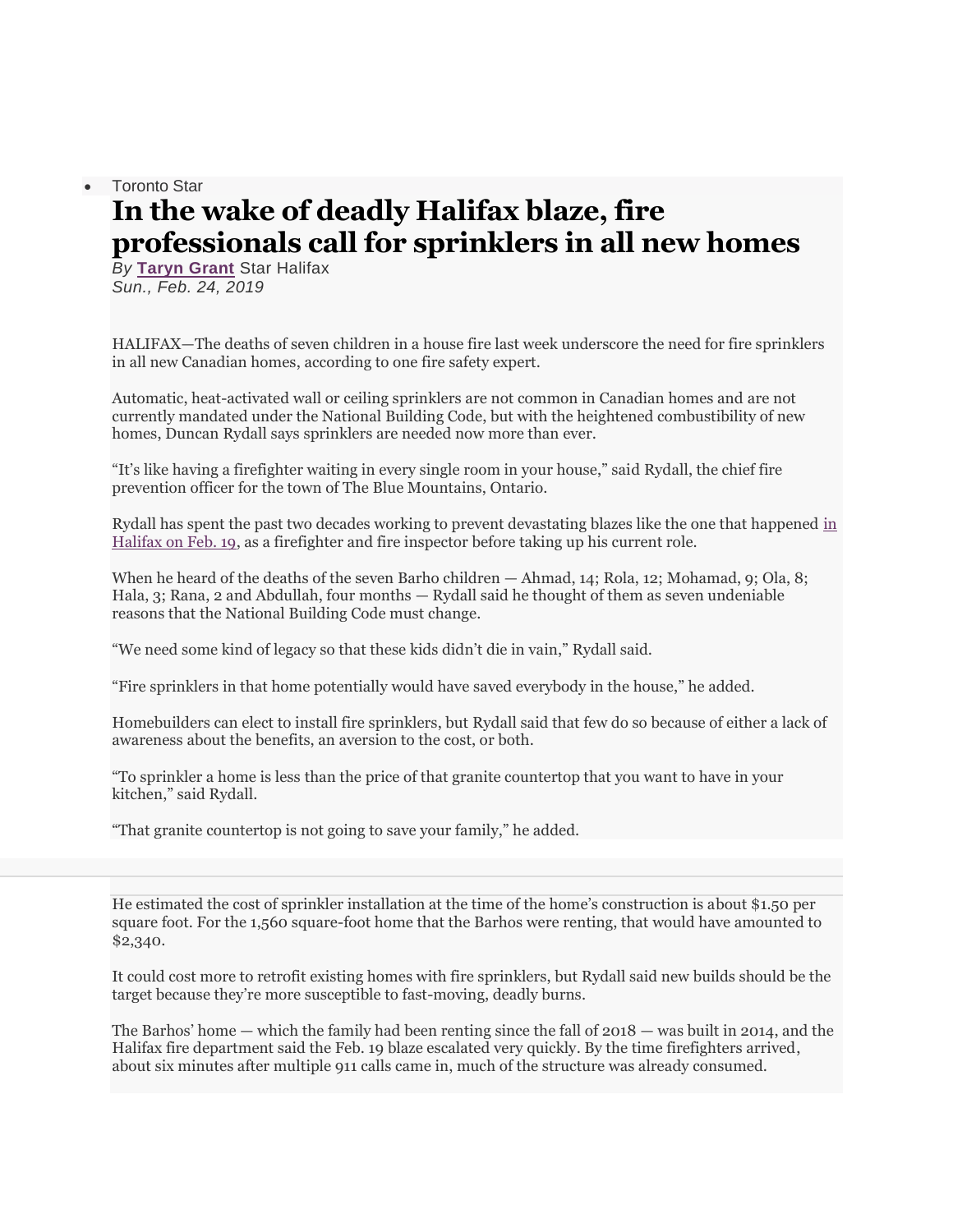Older homes, by the nature of their layout and design, often present more barriers to a fire; doors and walls separate each room and every level of the home. New, open-concept homes present few such barriers.

## **Have your say**

Should the federal government push to have sprinklers mandatory in all new builds?

- $\circ$ Yes. There should be no shortcuts when people's lives are at risk.
- $\circ$ No. It should be up to individual developers to see what makes the most sense.
- Maybe. I'd like to know more first.
- $\circ$ I'm not sure.

## Vote**View [Results](javascript:PD_vote10248766(1);)**

In addition, the materials used to build new homes are more combustible, as is the furniture inside them. Rydall said that the plastic and polyurethane foam that's common in new furniture is akin to "solid gasoline."

Rydall isn't alone in advocating for fire sprinklers. The Canadian Association of Fire Chiefs notes on its website that it "believes sprinklers save lives," and it supports a change to the building code. In an interview with the Star, the division chief of fire prevention with Halifax Regional Fire and Emergency, Matt Covey, said that he and his department feel the same way — he wants the 2020 version of the National Building Code to mandate residential fire sprinklers.

The Canadian Commission on Building and Fire Codes opened a public review on the National Building Code from November 2018 to January 2019, and residential fire sprinklers were a topic of proposed change. According to the National Research Council of Canada website, the commission is considering the recent feedback before another public review opens this fall. Any accepted changes to the building code will be finalized in 2020.

Along with colleagues, Rydall said he's done tests where they set identical fires in nearly identical rooms — one with sprinklers and one without. In the unsprinklered room, the floor, walls and ceiling ignited completely after two minutes, and when the burn ended, "there was nothing left of the space." In the room with sprinklers, nothing but the arm of a couch was destroyed. Rydall said even pictures on the walls were salvageable.

The Halifax fire department said it arrived at the Barho family home on the night of the fire within six minutes of receiving 911 calls, but the fire had already consumed much of the house. According to Rydall, fire sprinklers can go off in less than two minutes.

Fire sprinklers go off at the detection of high heat — the kind of heat that only a fire could emit. Rydall said homeowners shouldn't worry about gallons of water spraying out because of some toaster or cigarette smoke, which can set off smoke detectors.

"There's no physical way for you to activate (fire sprinklers) unless there's a fire in your house," he said.

And residential fire sprinklers are more discrete than what most people are familiar with from industrial or commercial buildings. Rydall said new residential sprinklers are about two inches in diameter, can sit nearly flush with the wall or ceiling and can be painted to match, too.

While Rydall and other fire professionals are aiming for nationwide change, he pointed out that regulation could happen at the municipal or provincial levels, too. He pointed to Scottsdale, Ariz., as an example.